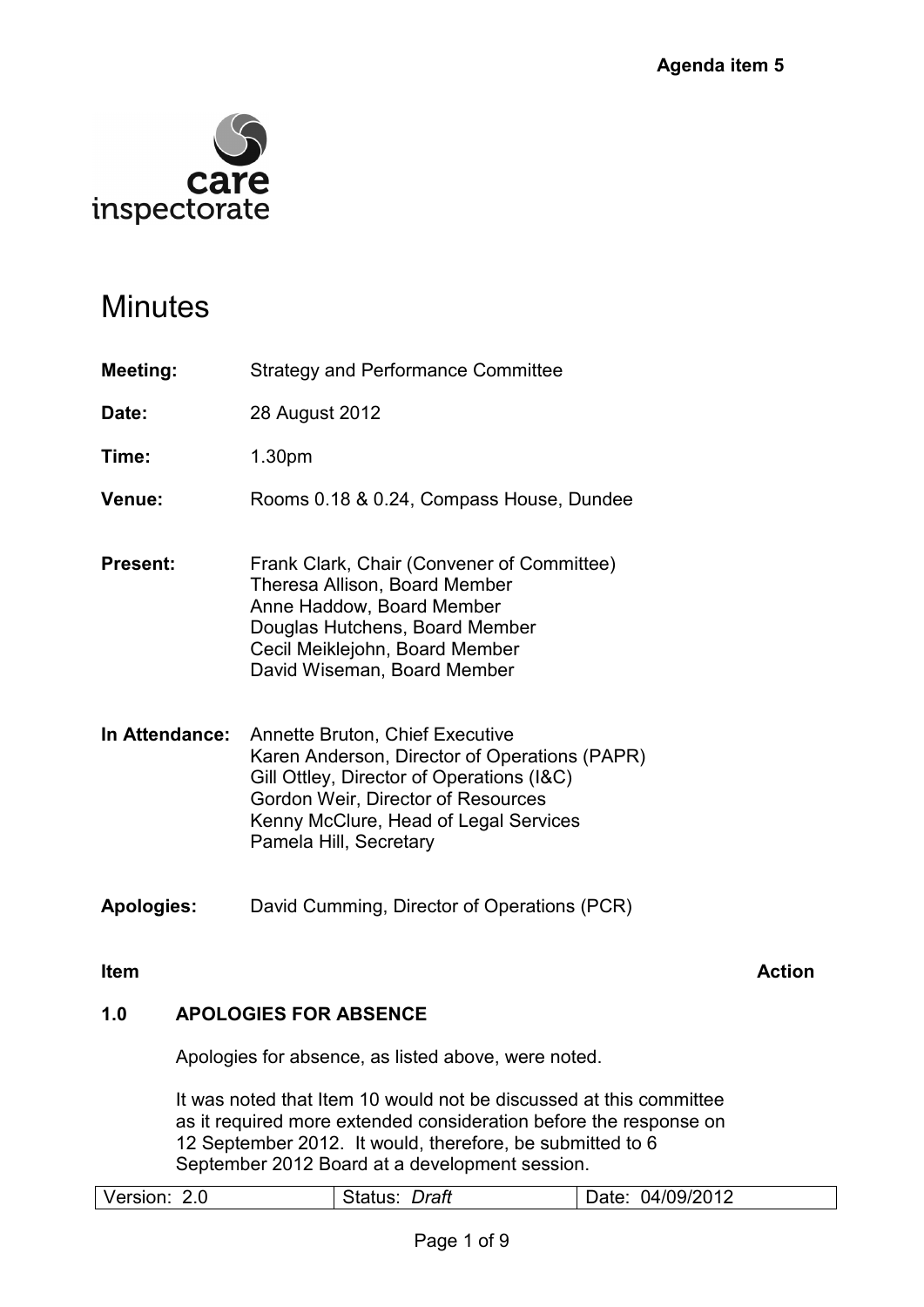#### **2.0 DECLARATION OF INTEREST**

No declarations of interest were made.

#### **3.0 MINUTE OF STRATEGY AND PERFORMANCE COMMITTEE MEETING HELD ON 9 MAY 2012**

 The minute of the meeting held on 9 May 2012 was submitted and approved as a correct record.

#### **4.0 MATTERS ARISING**

All outstanding matters were discussed under the agenda.

#### **5.0 MONITORING OUR PERFORMANCE Q1 2012-13 REPORT NO: SP-10-2012**

 The Director of Operations - Planning, Assurance and Public Reporting (PAPR) presented the report which was a summary of the performance in Q1 2012-13 and reported the following updates to the committee:

- The children's services joint inspections on-site scrutiny footprint would be able to be reduced.
- Reasonable progress was being made with the structure review. The Hay Group had to do further benchmarking of the directors' posts prior to obtaining permission from Scottish Government to proceed with implementation. The existing structure was recognised as not being a good fit with purpose and the Care Inspectorate would not be able to deal as effectively with the emerging agenda without the new structure. Receiving clearance from Scottish Government was seen to be critical. The staff conference on 25 September 2012 would provide an opportunity to explore the structure changes with staff.
- The inspection recording tool was now finalised and was being tested to ensure inspectors could record follow-up visits.
- The Executive Team had asked that all inspections would be completed by 31 January 2013 with all inspection reports published by 31 March 2013. This would ensure that the new approach to inspection planning could commence from 1 April 2013.
- The rate of variation refusals had increased due to more rigorous checking of applicants and environments as a result of scrutiny being risk and intelligence led and the growing confidence and expertise of staff due to the introduction of the national registration team. Mechanisms were in place to highlight to case holding inspectors any aspects, which were

| Version:<br>Draft<br>04/09/2012<br>2.0<br>⊃ate: |
|-------------------------------------------------|
|-------------------------------------------------|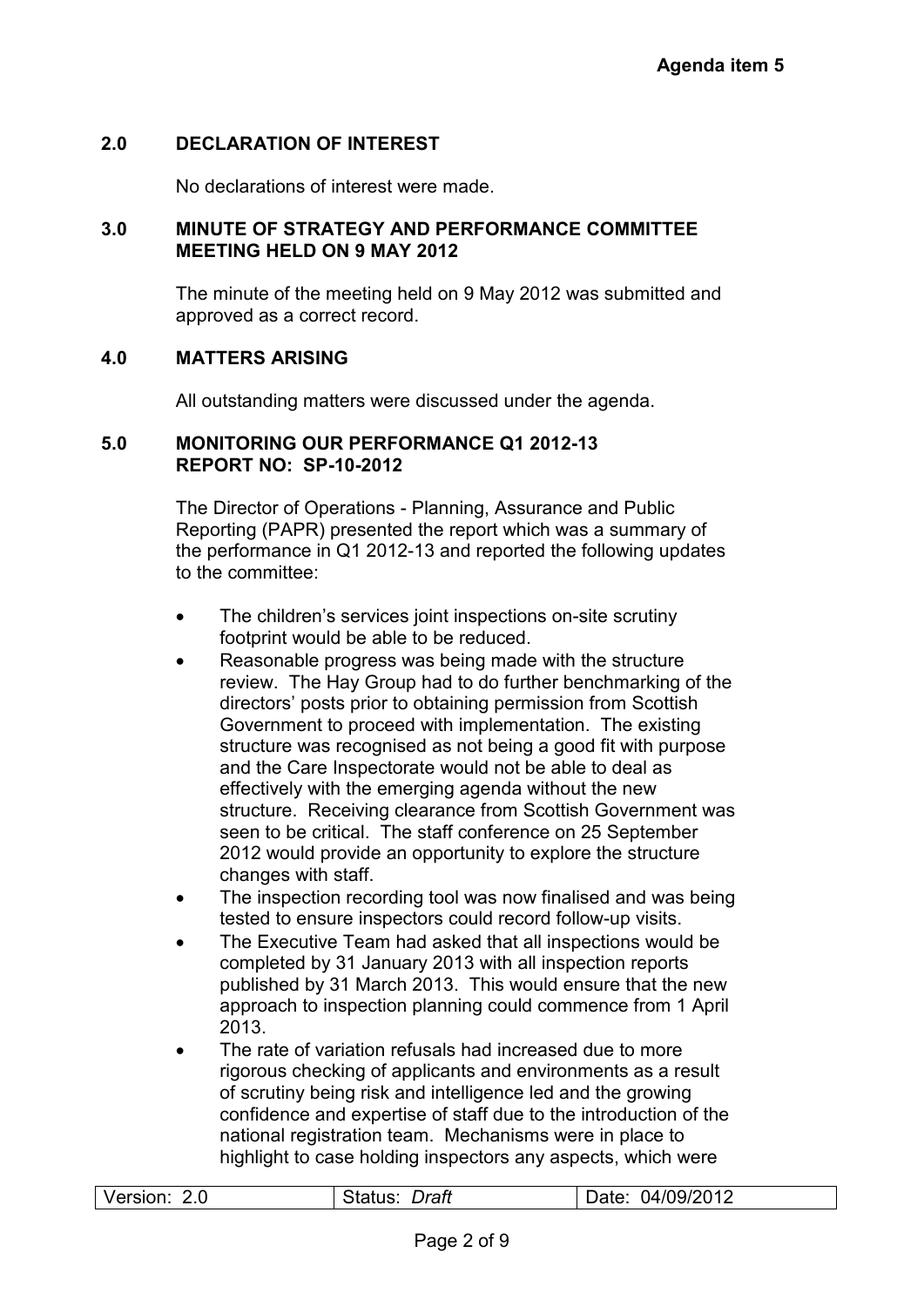noted during the registration process as requiring an inspection focus.

- Complaints heard by the Complaints Sub-committee would be included within the report to the 6 September 2012 Board. **Dir Ops (PAPR)**
- The KPI for complaints acknowledgements was being affected by the issue of time being calculated from the point at which a complaint was made even for those complaints, which were anonymous and, therefore, could not be acknowledged.
- An update report on the user focus investment would be presented to the 12 February 2013 Strategy and Performance Committee. **Dir Ops (PAPR) Dir Ops**

#### Future performance monitoring reports would include: **(PAPR)**

- o on an exception basis, any KPIs that were well ahead of target or overdue against target so that any emerging patterns could be highlighted. By providing the year on year information for the quality indicators and KPIs comparisons would be able to be made which should provide added assurance for the Committee and Board.
- o more information on whether services complied with non-technical enforcements and improvement notices.
- o more narrative/description so that any trends and factors that may be mitigating against services getting good grades, for example, financial pressures would be highlighted. The developing QIs would assist with this.
- o an analysis of the number of services achieving grades of 3 or less for involving people broken down by the private, public and voluntary sectors.
- o any significant parliamentary questions to provide a qualitative element of the analysis.
- The QI statements noted that only 20% of services had information available about what they provided. As a result expectations of people who used the services were limited. The Director of Operations (PAPR) would update the Committee on whether the same QIs were being inspected across all service types to ensure the robustness of the analysis.
- **Dir Ops (PAPR)**

**ET** 

- Care service questionnaires were useful but structured interviews were more effective and the user focus investment would help with this.
- It was clarified that where a local authority challenged the inspection report content the report was finalised following discussion and possible receipt of additional evidence. The term "agreed" was not appropriate and should be changed.
- Who Cares? Scotland was assisting with the development of involving lay young people on inspection teams.
- The Executive Team would provide the 27 November 2012 Strategy and Performance Committee with a proposal for more ambitious lay assessor involvement in 2012-13 and even more in 2013-14. Increasing lay assessor involvement did

Version: 2.0 Status: *Draft* Date: 04/09/2012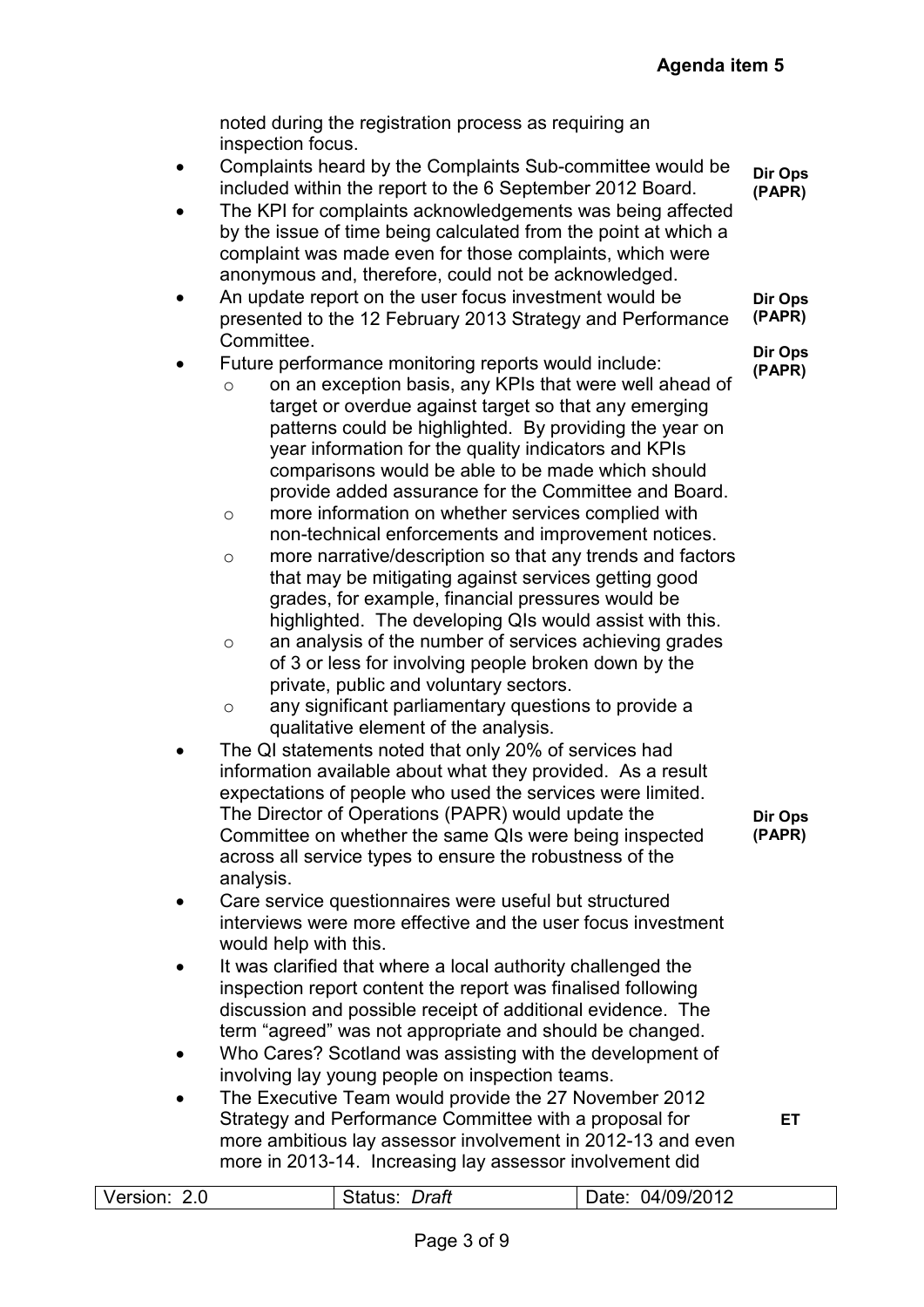have a resource impact and Scottish Government support in prioritising this was required. There was a wide range of methods to recruit lay assessors. Prioritising the focus areas for lay member involvement could help to increase participation.

The Committee

- Noted and considered the performance against the interim KPIs and was satisfied with the responses
- Welcomed the assurance that targets would be met for 2012-13.
- Agreed that future reports would progressively move towards more qualitative information explaining the figures so that issues and emerging trends were highlighted.
- Noted that the Executive Team would review the aspirations of lay assessor involvement in inspection to have a testing target in year and even further in the following year to ensure more significant involvement.
- Noted the development of the QI and KPI work by the Audit Committee would address the impact on analysis and be helpful in being able to explain the statistics and provide assurance to the Committee and the Board.
- Noted that the Care Inspectorate had received the "Cutting" Carbon Emissions" award.

#### **6.0 EQUALITIES ACT/CEMVO BRIEFING REPORT NO: SP-11-2012**

The Director of Operations (PAPR) presented the report, which was a helpful summary of the Care Inspectorate's duties under the Equalities Act 2010 and provided a summary of the progress to date and an update on future planned action.

The Committee:

- Noted the briefing paper from CEMVO.
- Noted that work had begun on assessing the Care Inspectorate's duties under the Equality Act 2010 (Specific Duties) (Scotland) Regulations 2012.
- Noted that the Executive Team had agreed that a short-life project, led by the Professional Adviser (Equalities and Involvement), should be established from September 2012 to progress this work.
- Agreed that a progress report would be provided to the 27 November 2012 Strategy and Performance Committee.
- Noted that the final version of the mainstreaming report and equality outcomes would be provided to the 12 February 2013 meeting of the Strategy and Performance Committee for consideration and agreement.
- Noted that a strategic report on equalities data would be

| Version: | Draft   | 04/09/2012 |
|----------|---------|------------|
| 2.0      | Status: | Date:      |
|          |         |            |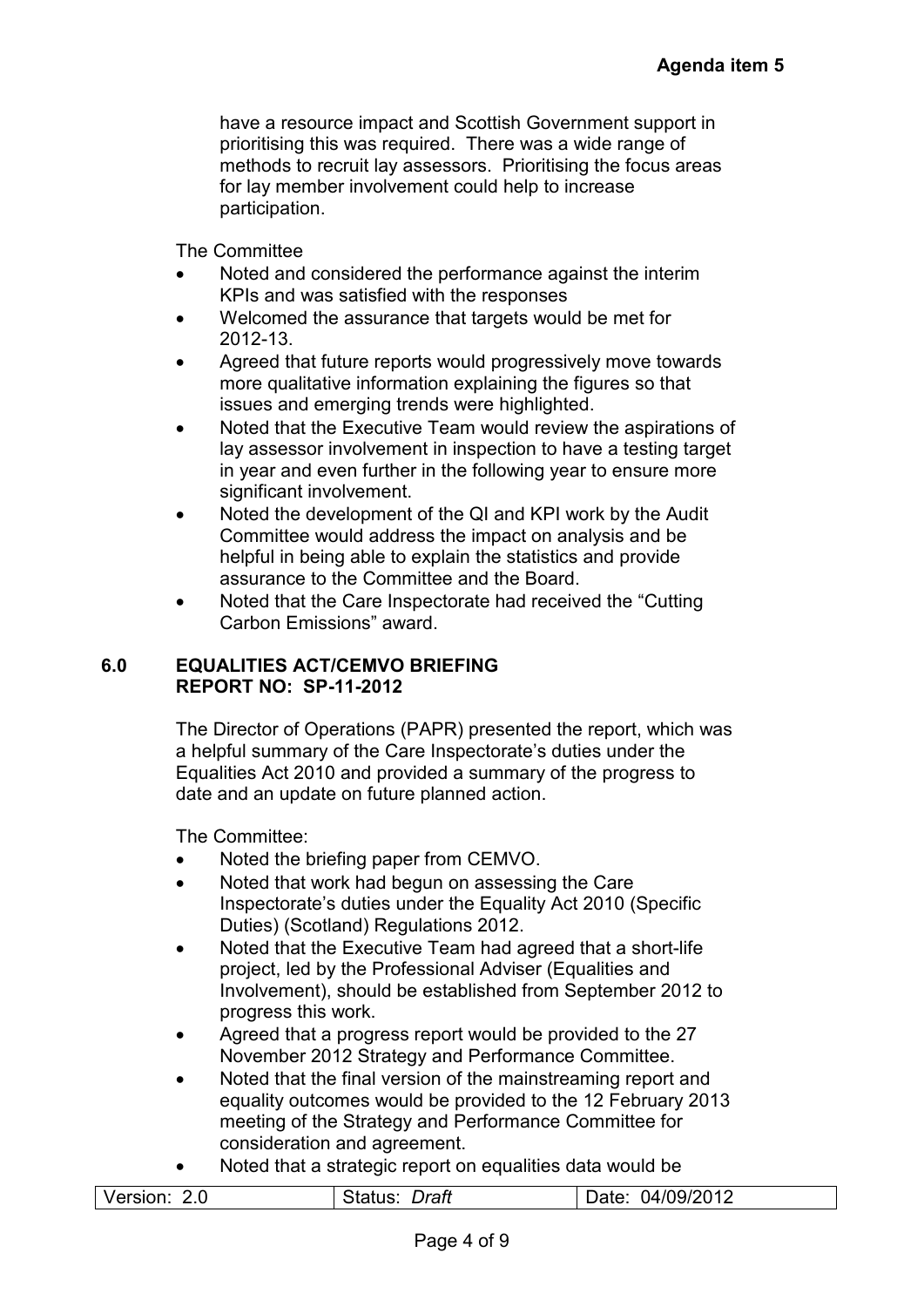provided to the 12 February 2013 Strategy and Performance Committee.

• Noted that it might be useful for the Board and the Committee conveners to consider their duties under the act. Suggestions would be included within the performance monitoring report to the 6 December 2012 Board.

#### **7.0 CARE INSPECTORATE PLANNING ACTIVITIES REPORT NO: SP-12-2012**

The Director of Operations (PAPR) presented the report, which informed members of the current approaches to planning activities and set out the work underway to develop new planning approaches to enable more effective delivery of corporate outcomes and objectives and more efficient deployment of resources. The following points were highlighted:

- The Executive Team would map out key areas of work for the next three/four years at a planning day on 26 September 2012.
- The September 2012 meeting with Scottish Government would focus on their expectations of the Care Inspectorate, guidance on cross cutting policy interests and assisting with priority setting but since inspection was driven by risk and intelligence and a key priority was inspecting registered care services that required it. As an independent body, appropriate prioritising of these demands was required.
- The advantage of 3-year planning would allow the mapping of statutory inspection duties, fitting in where possible requests from policy leads and other organisations as well as thematic type inspections.
- The 2-day development event for the Board (to be scheduled in November/December 2012) would focus on the new corporate plan for 2013-15 and prioritising any requests.
- Early discussions had taken place with other agencies re locality based scrutiny and work was now being taken forward to develop models.

The Committee:

- Noted the progress to date on implementation of new approaches to planning.
- Provided input to the planning process.
- Agreed the approach to the revision of the Corporate Plan for implementation 2013-2016.
- Noted the September 2012 meeting with Scottish Government would deal with the above expectations etc.
- Noted the early intimation of the November/December 2012 residential development event.

| Version:<br>04/09/2012<br>Draft<br>2.0<br>)ate:<br>Status: |
|------------------------------------------------------------|
|------------------------------------------------------------|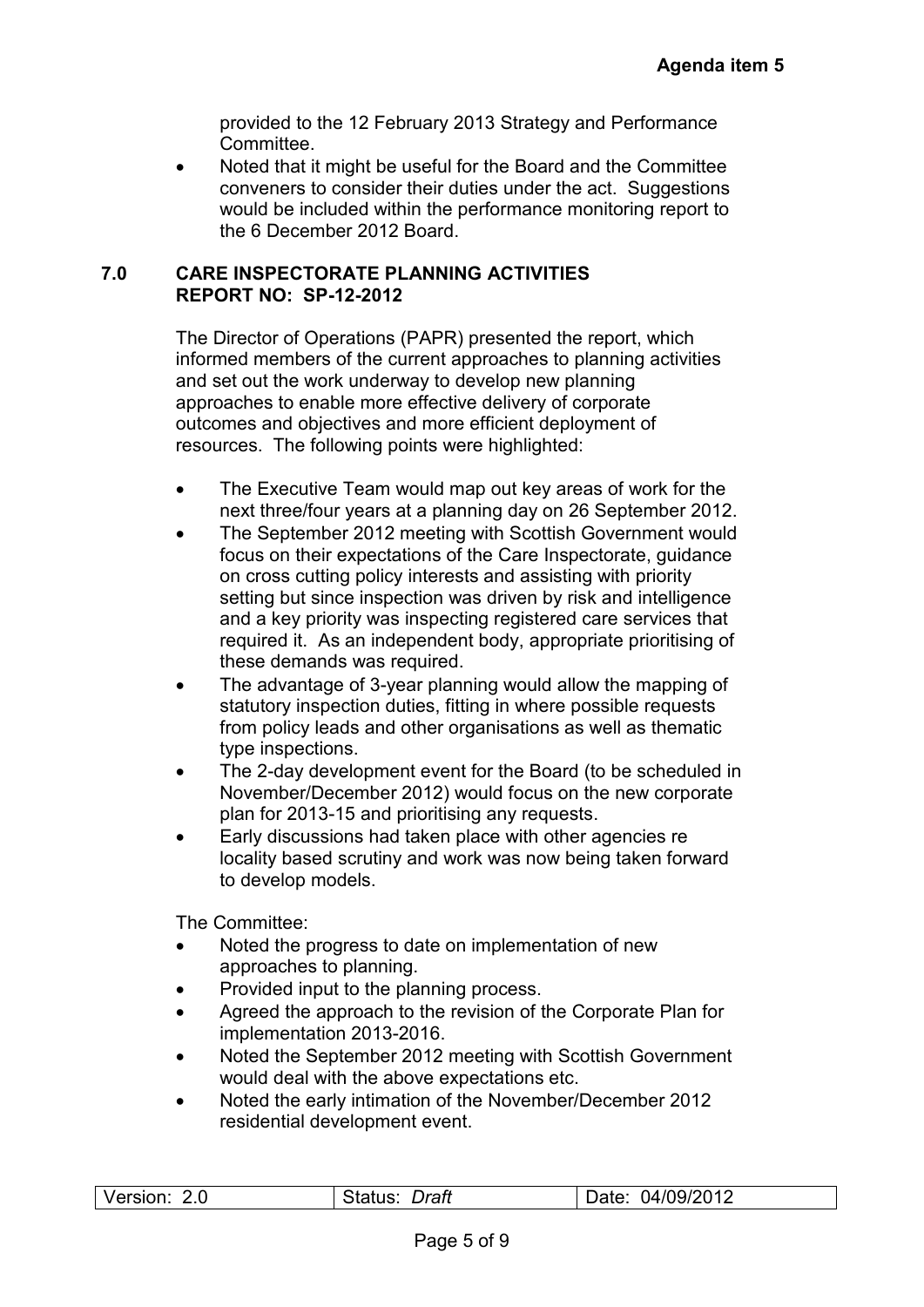#### **8.0 JOINT INSPECTION OF CARE AND HEALTH FOR ADULTS REPORT NO: SP-13-2012**

The Chief Executive introduced this report, which set out the proposals for the development of a joint inspection of adult services to be undertaken in close cooperation with Healthcare Improvement Scotland (HIS) approved by the Executive Team on 9 August 2012.

The Project Initiation Document had been drawn up jointly with HIS and set out how the inspection of adult care and health would be planned, how what would be looked at in that plan would be prioritised and the methodology developed. If approved, the Care Inspectorate would work with HIS and follow the instructions of the Cabinet Secretary to carry out this work. There would be resource issues in the achievement of this work.

The Committee welcomed the initial focus on care at home. The stakeholder analysis in Appendix 1 noted the Partnership Forum's comment that there should be no changes to staff's terms and conditions, however, this would involve a new way of working and partnership working.

The Committee:

- Noted and approved the project initiation document for the development of a multi agency approach to the joint inspection of adult services.
- Noted the initial focus on services to support older people to remain living in the community.
- Noted the governance of the project through the project sponsors.
- Noted that the proposal and attached project initiation document (subject to any amendment) would be passed to Healthcare Improvement Scotland for agreement.

#### **9.0 CHILDREN'S SERVICES INSPECTION**

The Director of Operations (PAPR) provided a verbal update on the children's services inspections. The Programme Board for Children's Services had an advisory group, which assisted with developing the new model of integrated children's services and a reference group to test different aspects of the methodology as it was developing. An information sharing protocol had been further developed with the advisory board at the request of the Minister. The Communication Strategy contained events to brief the community planning partnerships.

Angus Council had agreed to be the test site for the methodology and QI framework. The framework would go out for wider consultation to stakeholders. Lessons learned from the test site

|  | Version:<br>റ റ | <b>Draft</b> | 04/09/2012<br>Date: |
|--|-----------------|--------------|---------------------|
|--|-----------------|--------------|---------------------|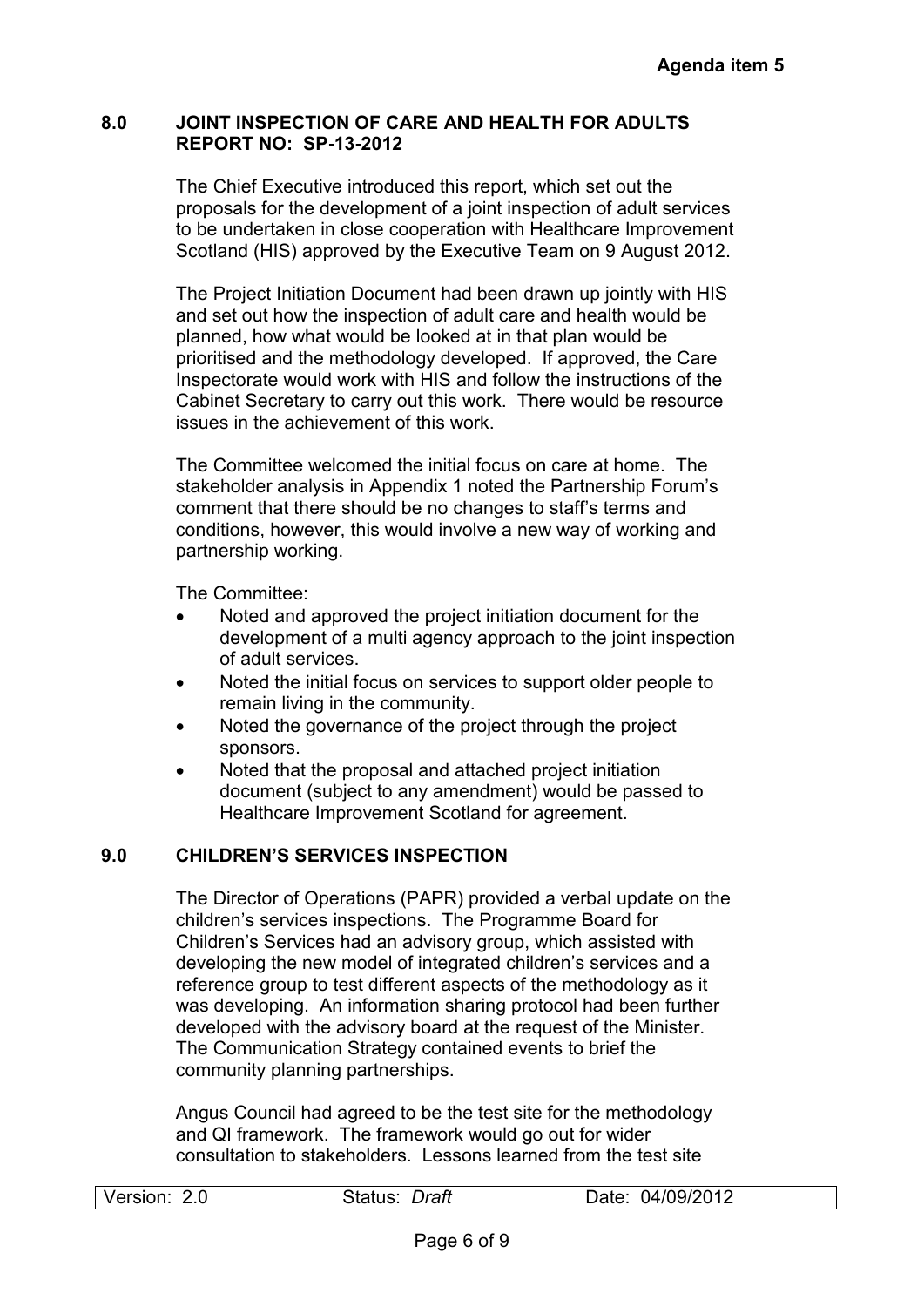were in relation to file reading, report writing, on-site footprint reduction to 13 days, information sharing from and to the local authority networks and other scrutiny bodies, closer alignment to the Resources directorate. There were five pilots scheduled, planned and staff had been allocated. There would be implications arising from the Children and Young People's Bill but the model would be flexible enough to address this.

The Committee:

• Acknowledged the good progress which was being made and agreed that the Director of Operations (PAPR) should provide a **(PAPR)**  one page summary of the verbal update including the child and family dimensions with the draft minute **Dir Ops** 

#### **10.0 CONSULTATION ON THE PROPOSALS FOR THE INTEGRATION OF HEALTH AND SOCIAL CARE REPORT NO: SP-14-2012**

This item was deferred to the 6 September 2012 Board.

#### **11.0 MEETING WITH THE CABINET SECRETARY FOR HEALTH, WELLBEING AND CITIES STRATEGY SP-15-2012**

The Chief Executive introduced the report which updated the Committee on the very positive and supportive meeting held with the Cabinet Secretary for Health, Wellbeing and Cities Strategy and to report on progress with actions agreed.

The Director of Operations - Intelligence and Complaints (I&C) was working with colleagues to bring forward the Care Inspectorate's approach to criminal justice. This would be brought to a future Strategy and Performance Committee.

The Committee:

- Noted the points agreed for progress at the meeting with the Cabinet Secretary.
- Noted the progress made on each area for action.

#### **12.0 REPORT FROM COMPLAINTS SUB-COMMITTEE OF 29 MAY 2012**

The Deputy Convenor of the Complaints Sub-committee noted that one of the lessons learned by the review was that handwriting needed to be legible. Clear English training had also been tendered for. It was recognised that there were challenges recording interviews to ensure accuracy, speed and neatness. The Director of Operations (I&C) would consider remedies to address this issue.

| Version: | Draft   | 04/09/2012 |
|----------|---------|------------|
| 2.0      | Status: | Date:      |
|          |         |            |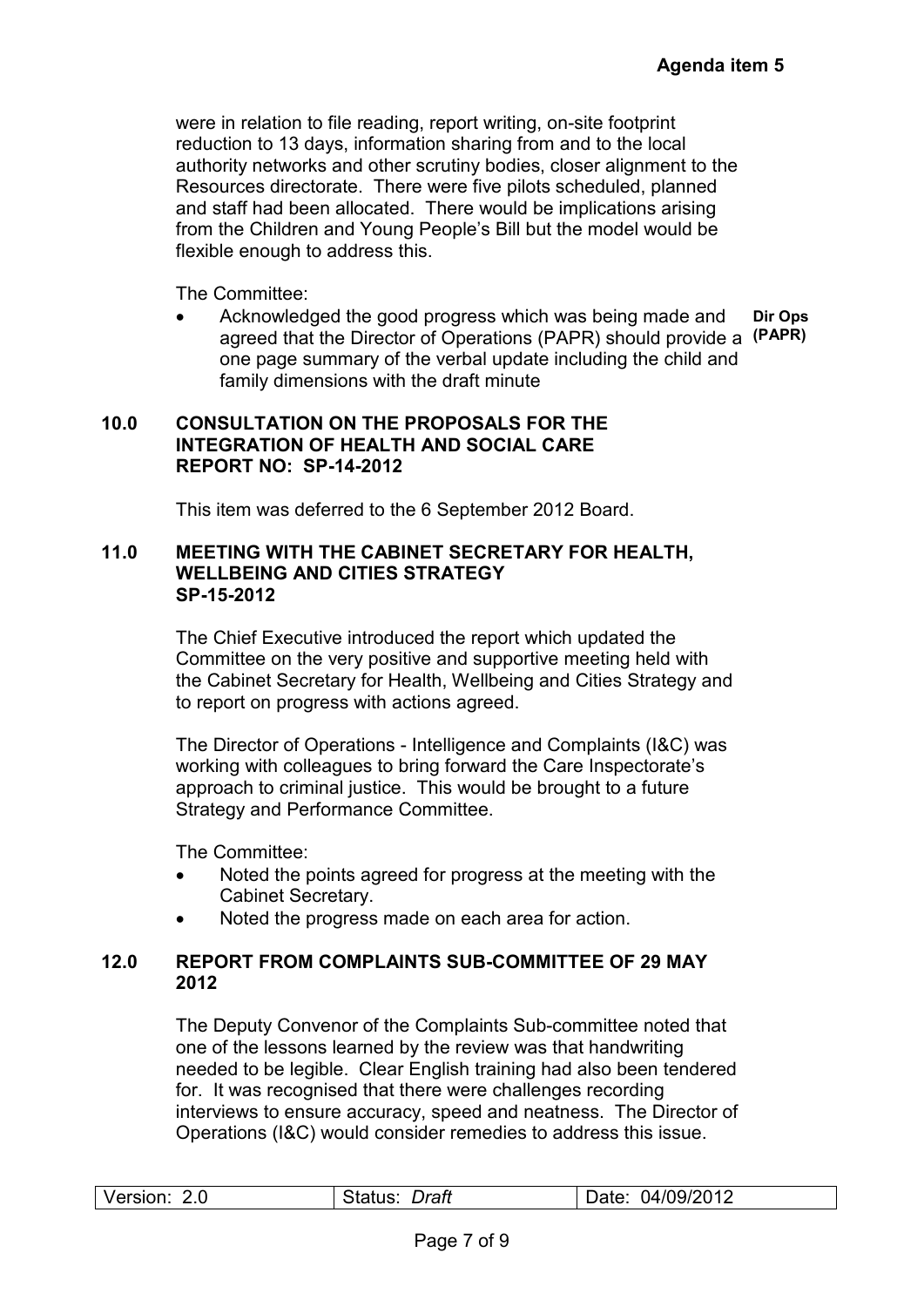The Committee:

- Noted concern that there continued to be difficulties with illegible handwriting in key documentation.
- Requested that the Director of Operations (I&C) report to the Complaints Sub-committee on remedies to address this issue. **Dir Ops (C&I)**

#### **13.0 REPORT FROM COMPLAINTS SUB-COMMITTEE OF 12 JUNE 2012**

The Deputy Convenor of the Complaints Sub-committee noted that there was a possibility of a conflation of issues where elements of a complaint were not properly separated and that when complaints were being taken, they should be broken down into their separate elements to avoid the possibility of any confusion in the outcomes.

The Committee:

- Noted that staff should be reminded that complaints could only be upheld or not upheld as a partially upheld decision was no longer applicable.
- Noted that all complaints papers should be received by Complaints Sub-committee members to make efficient use of their time.

## **14.0 AOCB**

#### **14.1 Consultation on the Inquiry into Decision Making on Whether Children Should be Taken into Care Report No: SP-16-2012**

The Chair introduced this report, which provided members with the Care Inspectorate's response to the Scottish Parliament's consultation on the inquiry into decision making on whether children should be taken into care.

The response was very useful as an internal document but it was an important document, which contained very strong views that needed appropriate evidence if challenged at committee. A late submission to the consultation was to be requested to allow time to gather the evidence to back up those views.

For all future consultations, the Chair and the Chief Executive would decide whether the consultation related to operational or strategic matters and reach a conclusion on which consultations should be referred to the Committee or full Board for consideration. This would impact on the timescales for response and a decision would be made on whether an exceptional meeting would require to be convened for members to discuss the proposed response.

**Dir Ops (C&I)**